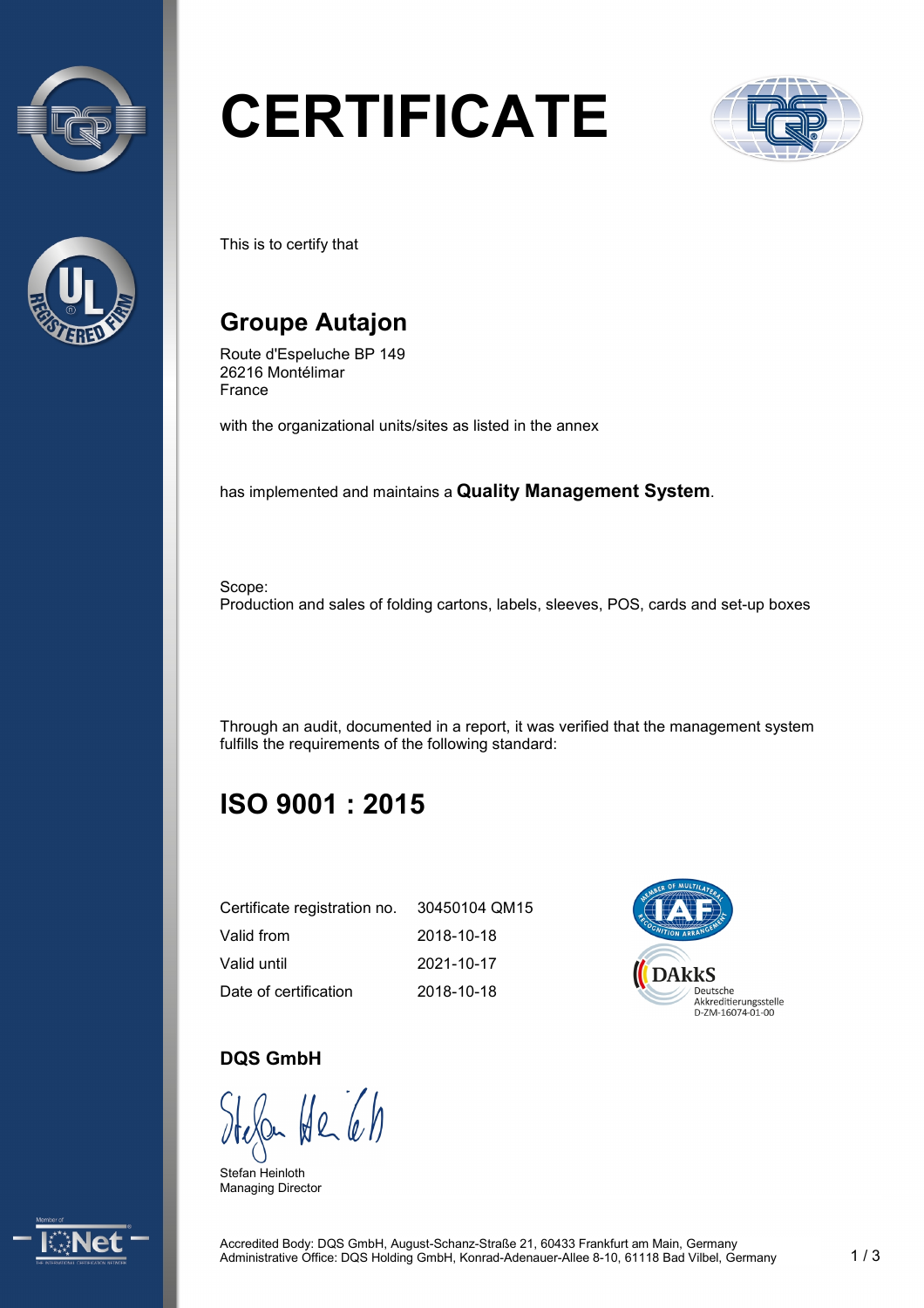



#### **Annex to certificate Registration No. 30450104 QM15**

## **Groupe Autajon**

Route d'Espeluche BP 149 26216 Montélimar France

**Location**

**30450109 Autajon Packaging Haubtmann ZAC de l'Orme, Les Sources 3 rue Adrienne Bolland 42160 Andrézieux Bouthéon France**

**30450397 Autajon Etiquettes Epernay 14, Allées de la Côte des Blancs 51334 Épernay France**

**30450399 Autajon Labels Grafiche Seven Strada Corte Garofolo, 75 37134 Verona Italy**

**31500048 Autajon Packaging Durero Poligono Industrial Congost 08170 Montornès del Vallès Barcelona Spain**

**31500050 Autajon Packaging Cultech 3500 Hadley Road NJ 07080 South Plainfield United States of America**

**31500052 Autajon Packaging Landerer Heinz-Landerer-Strasse 1 74196 Neuenstadt am Kocher Germany**

**30450379 Autajon Labels Imprenta Moderna Polígono Industrial de Cantabria I Ctra. de Mendavia - Parcela 57 26006 Logroño (La Rioja) Spain**

**30450398 Autajon Etiquettes Atlantique 14 Cours du Général de Gaulle 33170 Gradignan France**

**31500047 Autajon Packaging SP ZI Daurelle 26200 Montélimar France**

**31500049 Autajon Packaging Belgium Boulevard Industriel 115 1070 Bruxelles Belgium**

**31500051 Autajon Labels Clermont-Ferrand Rue Bleue 63118 Cebazat France**

**31500053 Autajon Labels Lorient 850 rue Jacques Ange Gabriel 56850 Caudan France**



This annex (edition: 2018-10-18) is only valid in connection with the above-mentioned certificate. 2 / 3